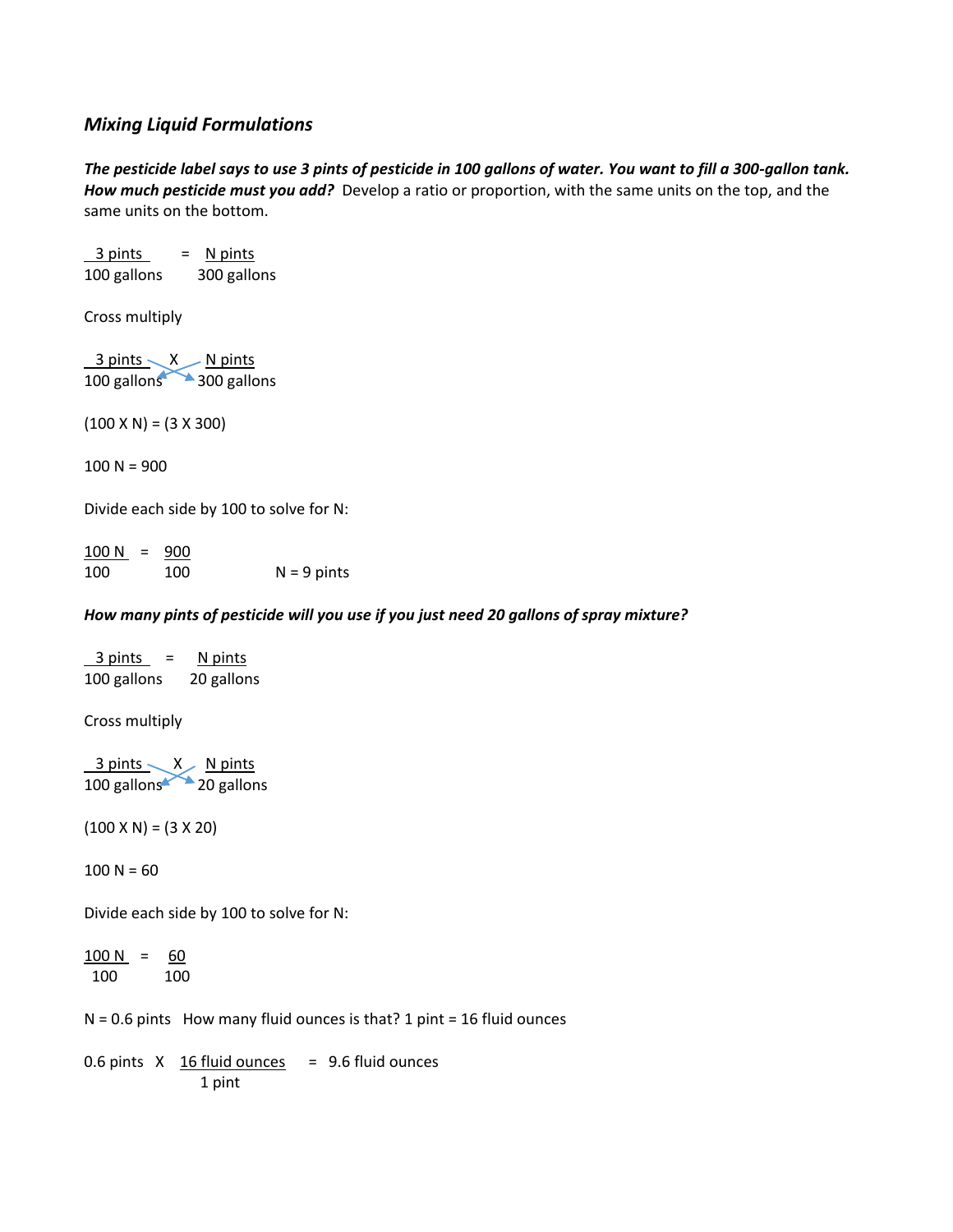### **Practice:**

- 1. *The pesticide label says to use 2.5 pints of pesticide in 100 gallons of water. You want to fill a 400-gallon tank. How many pints of pesticide must you add?*
	- a. *How many gallons? (8 pints = 1 gallon)*
- 2. *What if you need just 10 gallons of spray mixture?*
- 3. *The pesticide label says to use 3 pints of pesticide in 100 gallons of water. You want to fill a 600-gallon tank. How many pints of pesticide must you add?*
- 4. *How many pints must you add if you need just 200 gallons of spray mixture?*

### **Answers:**

1. *The pesticide label says to use 2.5 pints of pesticide in 100 gallons of water. You want to fill a 400-gallon tank. How many pints of pesticide must you add?*

 $2.5 \text{ pints}$  = N pints 100 gallons 400 gallons

Cross multiply  $2.5$  pints  $X$  N pints 100 gallons 400 gallons

 $(100 \times N) = (2.5 \times 400)$ 

 $100 N = 1,000$ 

Divide each side by 100 to solve for N:

 $100 N = 1,000$ 100 100 N = 10 pints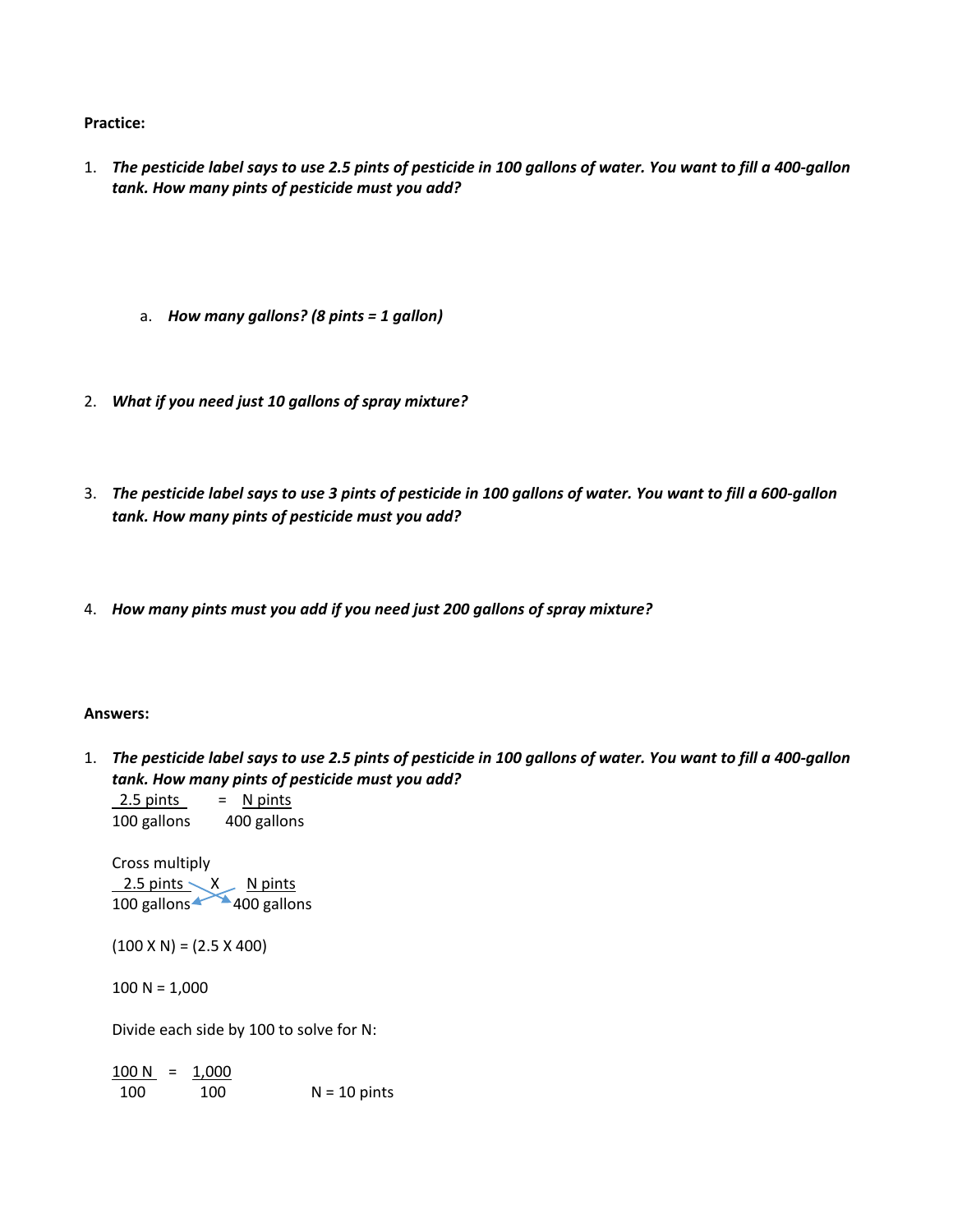a. *How many gallons of pesticide? (8 pints = 1 gallon)*

10 pints  $X$  1 gallon = 1.25 gal 8 pints

#### 2. *What if you need just 10 gallons of spray mixture?*

 $2.5 \text{ pints}$  = N pints 100 gallons 10 gallons Cross multiply  $2.5$  pints  $X$  N pints 100 gallons 10 gallons  $(100 \times N) = (2.5 \times 10)$  $100 N = 25$ Divide each side by 100 to solve for N:

 $100 N = 25$ 100 100 N = 0.25 pints

3. *The pesticide label says to use 3 pints of pesticide in 100 gallons of water. You want to fill a 600-gallon tank. How many pints of pesticide must you add?*

 $3 \text{ pints}$  = N pints 100 gallons 600 gallons Cross multiply 3 pints X N pints 100 gallons 600 gallons  $(100 \times N) = (3 \times 600)$  $100 N = 1,800$ Divide each side by 100 to solve for N:  $100 N = 1,800$ 

100 100 N = 18 pints